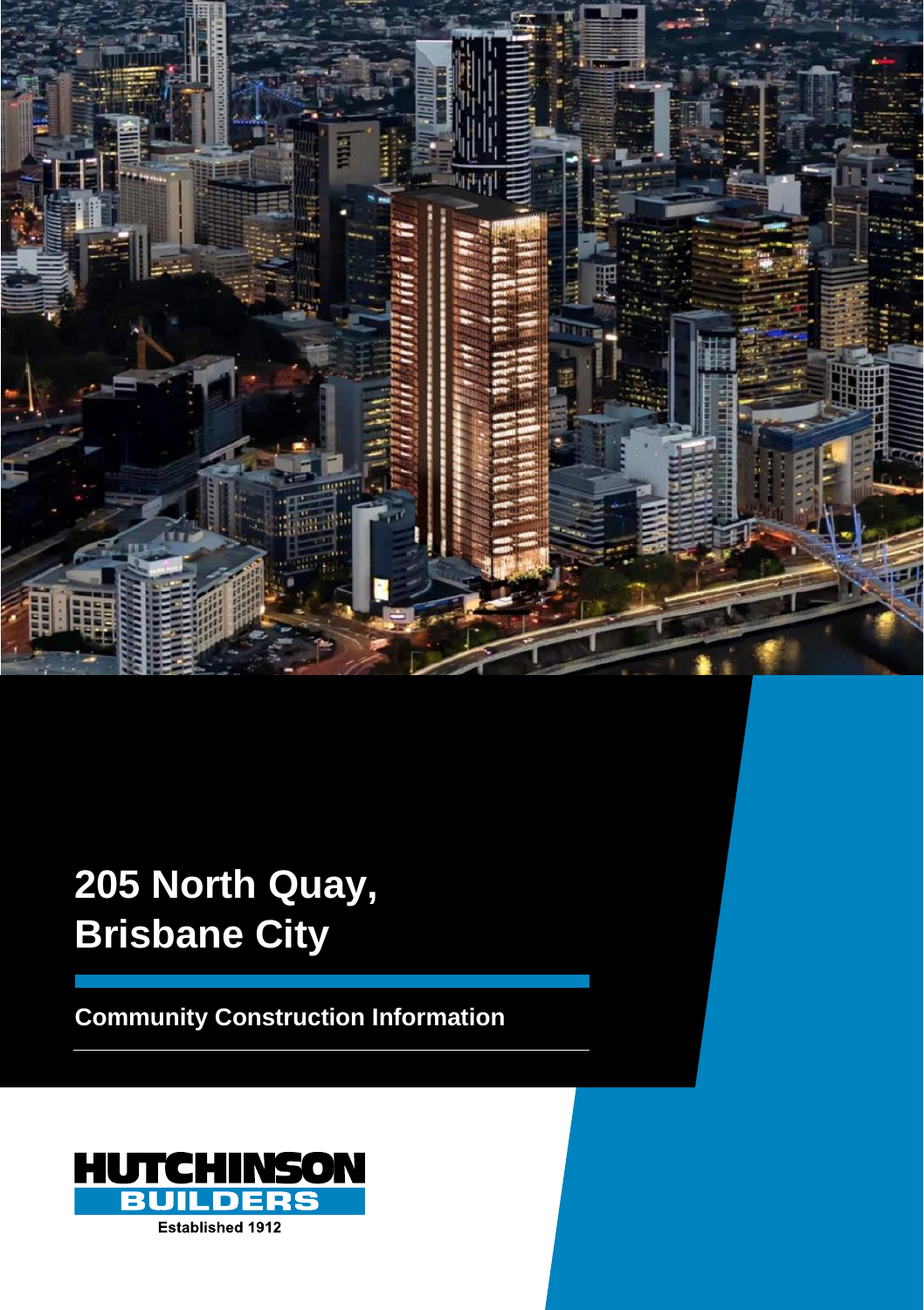## **T H E P R O J E C T**

### **K E Y I N F O R M A T I O N**

CBUS Property and Nielson Properties have received DA approval for the construction of a 34-level commercial office tower at 205 North Quay in Brisbane City

Hutchinson Builders has been engaged to undertake the demolition of existing buildings at 205 North Quay and 30 Herschel Street. Demolition works have commenced and due for completion in November 2021 with the overall building completion due for late 2024.

A detailed construction update will be provided in the next one to two months. We will provide regular updates through either letter box drops and / or our website to keep you informed of key activities in coming months.

#### **Construction Activities**

Construction operating hours will be in accordance with Brisbane City Council's approved working hours, 6.30am to 6.30pm Monday to Saturday. Deliveries to site will be via Herschel Street.

In some instances where traffic permits and road closures are required, Hutchies will notify the neighbours through a letter box drop, like this update. Hutchies appreciate your patience during the construction of this exciting new project in our community. If you have feedback throughout this process, contact details are provided below.

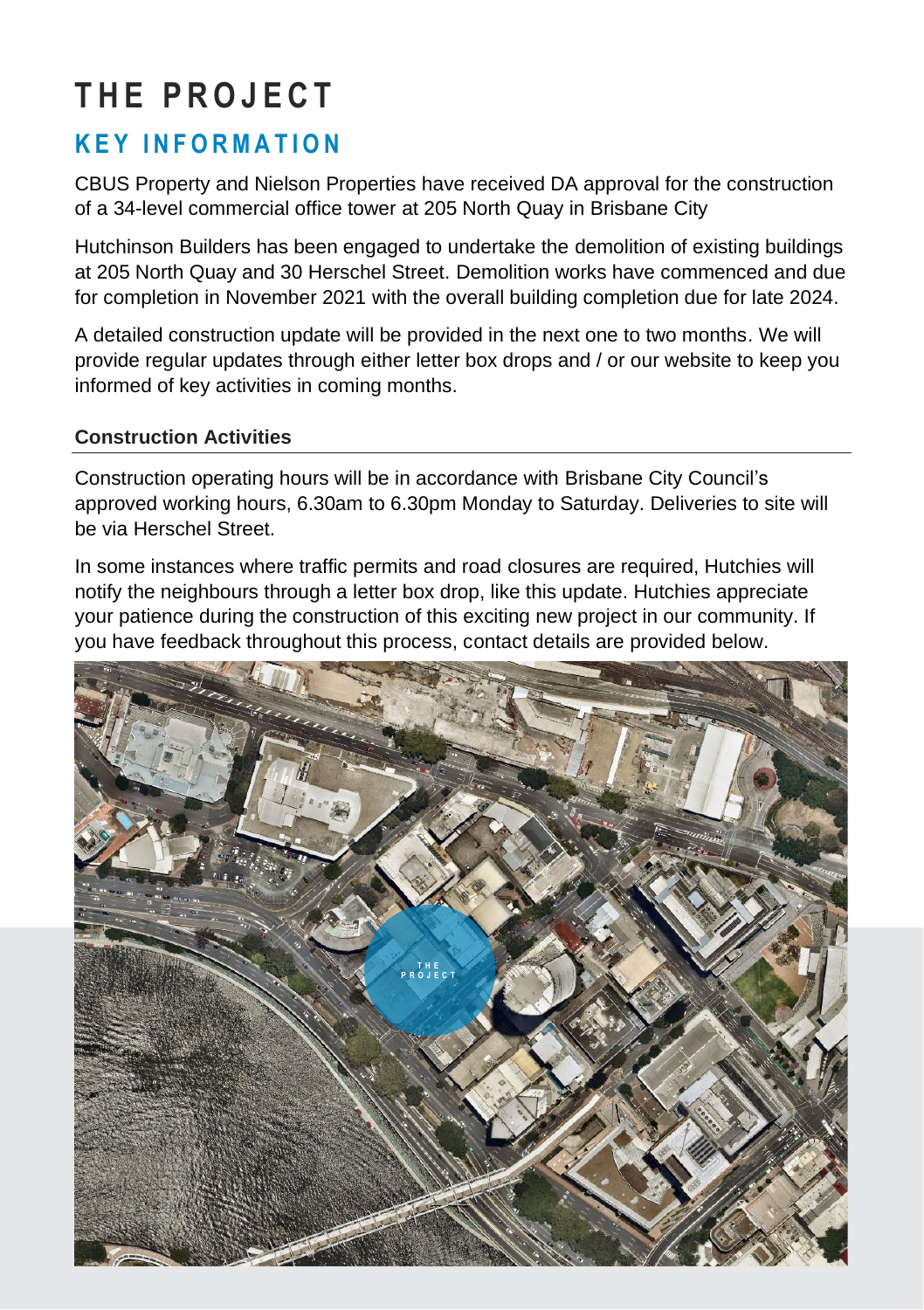## **W H O W E A R E**

## **HUTCHINSON BUILDERS**

Founded more than a century ago, Hutchies is Australia's largest privately-owned construction company. We have a long history in this region and have delivered some of the most distinctive buildings and homes here.

Our passion for this community and the significant contribution our business has made to it means that we have a deep personal commitment to ensure we deliver a high quality outcome for the area.

Hutchies' methodologies are founded on honest, transparent communication across all of our projects. We're all about listening, understanding, and checking in to make sure we get it right.

We are well positioned to closely manage all aspects of the project and our partnership approach means you'll be informed and in control every step of the way.

#### **Relationships**

Hutchies is built on relationships. We have a strong record of repeat clients due to our non-adversarial, solution orientated and collaborative approach. Our decades-long alliances with suppliers and subcontractors are fundamental to our ability to offer confidence in project outcomes. We know and trust our long-term subcontractors; they align with our culture and expectations; and deliver quality results.

#### **Uncompromising Safety**

Hutchinson Builders is unwavering in its commitment to preventing harm on our projects — to both our people and the community. Safety is intrinsic to our operating model and we make it the responsibility of all workers, subcontractors and anyone involved with the operation of the organisation. There is no task so important or urgent that it releases the company or our people from the responsibility to ensure a safe and healthy work environment.